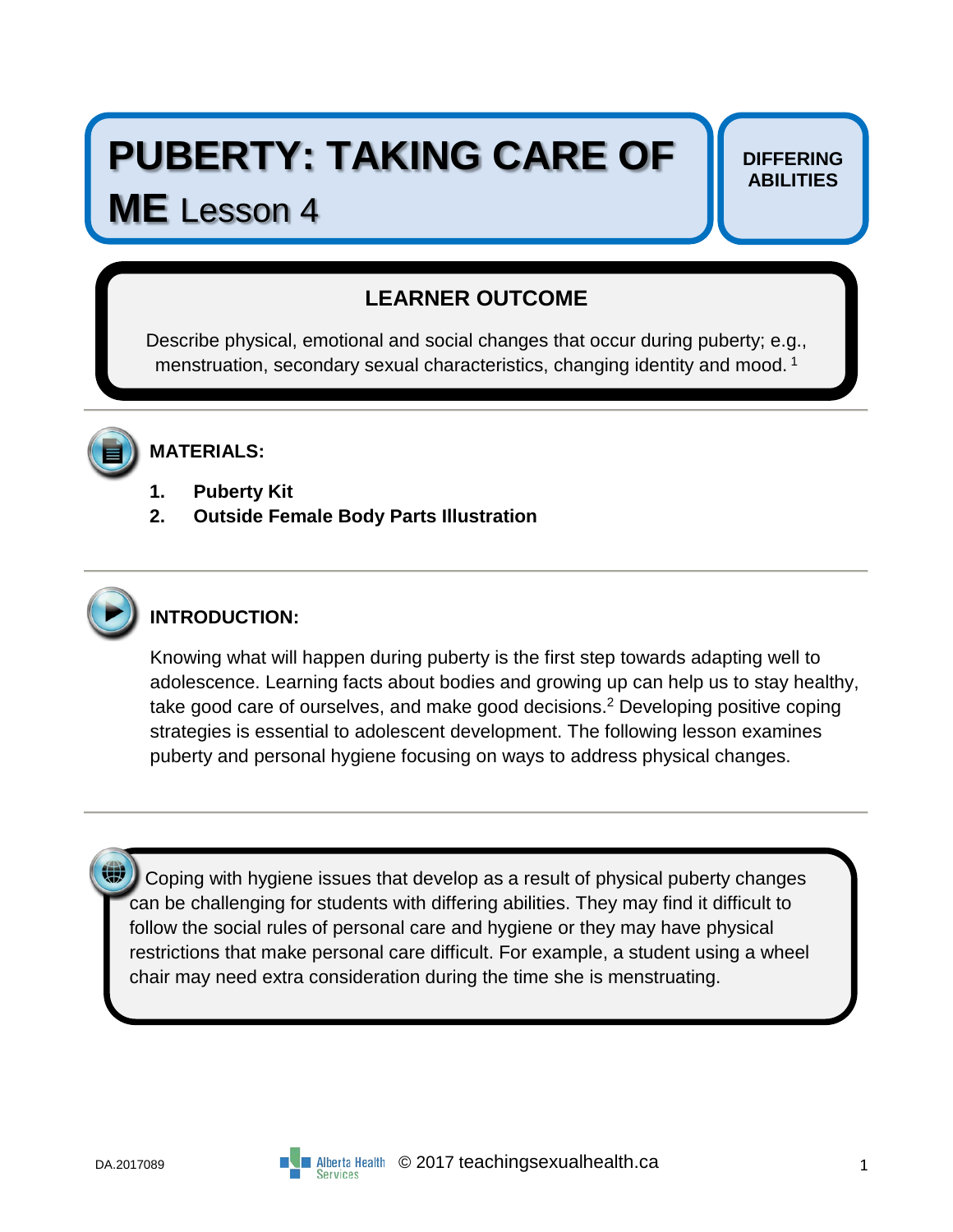

### **APPROACHES/STRATEGIES:**

#### **A. GROUND RULES**

Ensure ground rules are established before beginning this lesson. For classes that have already established ground rules, quickly reviewing them can promote a successful lesson.

You should be prepared for giggles in your class. Try to acknowledge students' reactions to the subject by saying that puberty and body parts can be difficult to talk about and it's ok to feel a bit uncomfortable.

 Sexual health education occurs most effectively in a classroom where there is a mutual feeling of trust, safety and comfort. Having Ground Rules in place can be a very successful way to facilitate a positive classroom environment. Click [here](https://teachingsexualhealth.ca/teachers/sexual-health-education/understanding-your-role/get-prepared/ground-rules/) for more information on how to set up ground rules.

#### **B. PUBERTY KIT**

The Puberty Kit is a tool used to assist in teaching about puberty and personal hygiene. It is important for the teacher to be familiar with the kit's contents and discussion points for each item before doing the activity. Included here is a list of the kit's contents, discussion points about each item, and a suggested procedure for introducing the Puberty Kit.

Puberty kits may be available from a school nurse or your local community health centre. If pre-made kits are not available, you can put one together by collecting these items or using the pictures available [here.](https://teachingsexualhealth.ca/wp-content/uploads/2017/07/2017-Puberty-Kit-Pictures.pdf)

#### **Puberty Kit Contents List and Discussion Points**

**Antiperspirant:** Used in addition to daily washing of the underarms, antiperspirant stops sweat from forming. Ask your parents/guardians which type to use. (See deodorant).

**Baking Soda, Baby Powder or corn starch:** Can be used as an inexpensive, absorbent foot powder to help with odour.

**Ball Cap:** Hats are good protection from the sun's heat and damaging rays. Hats or caps can become dirty. Wash them or change hats to keep dirt from the face or hair.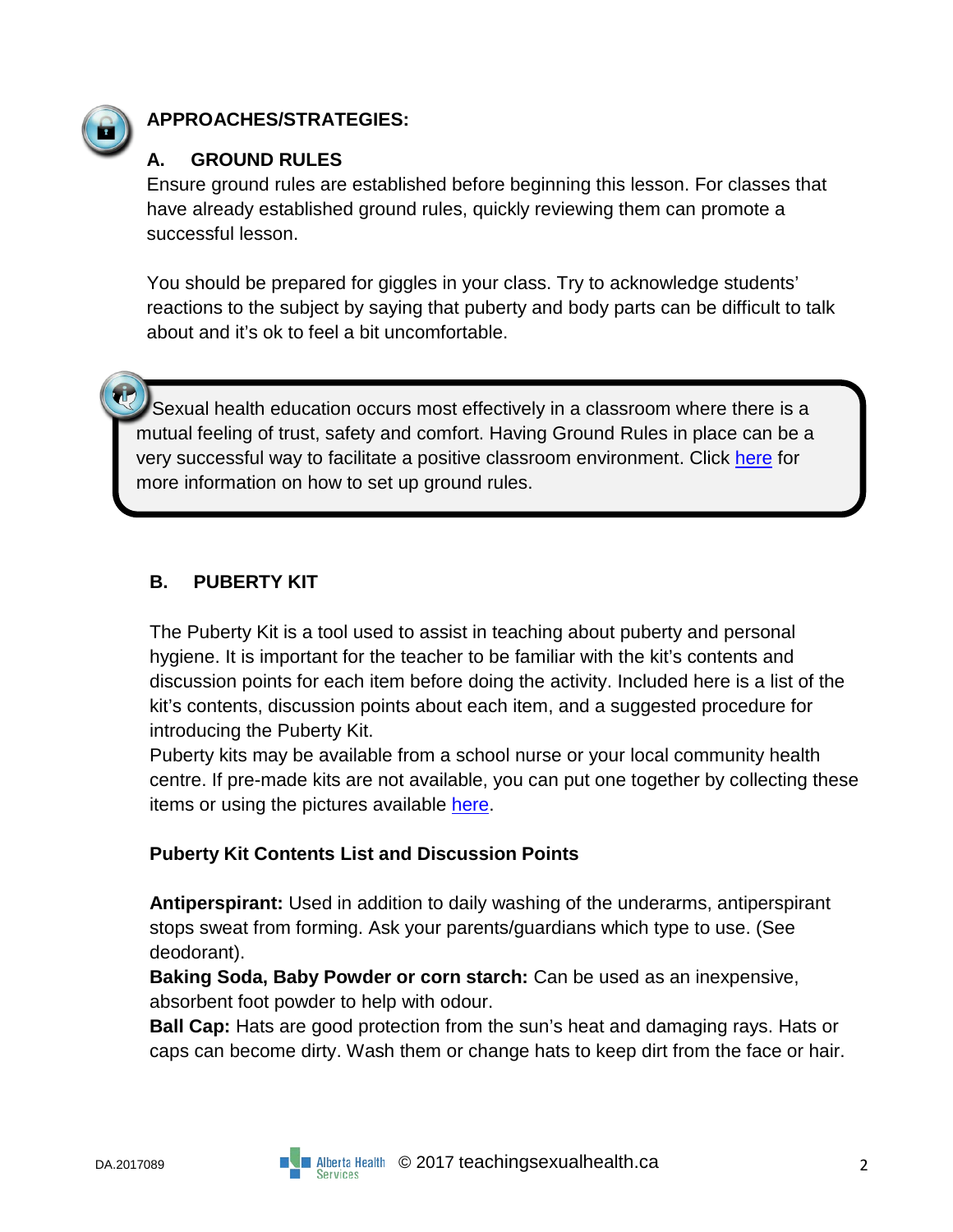**Deodorant:** Used in addition to daily washing of the underarms, deodorant stops the sweat from smelling. Ask a parent or guardian which type to use. (Also see antiperspirant).

**Hot Water Bottle:** Warmth may help to soothe menstrual cramps.

**Men's Boxers & Briefs:** Men may choose to wear boxers or briefs. Cotton underwear allows the skin to 'breathe' and keep moisture away from the body. Underwear should be comfortably loose. The scrotum moves close to or away from the body to promote the growth of healthy sperm. It is important to change underwear every day.

**Menstrual Pads in baggies:** There are a variety of pads available for women to use, with different absorbencies. Keep pads in a backpack, locker, purse, or bag. Change and dispose of used pads often (wrap in toilet paper and put in garbage). Another excellent use of pads is to absorb blood from a wound, and can be kept in first aid kits.

**Menstrual Pad with Wings in baggie:** Pads are available at pharmacies and grocery stores and come in a variety of shapes and sizes. Choose pads that are unscented. Pads attach to the inside of underwear by sticky strips. The wings wrap around the leg openings of the underwear. Pads catch menstrual flow.

**Panty liner in baggie:** Similar to pads. Used to catch light menstrual flow or vaginal discharge.

**Razor in baggie/Photo of male using electric razor:** Some men shave their facial hair and some women shave the hair on their legs and underarms. Talk to a parent or guardian to find out what might be best for you. **Shampoo:** Wash hair regularly to clean away the oil and dirt. Some people wash their hair every day, some less often.

**Shaving Foam:** Shaving with moisture feels better. Some people use shaving foam, or use soap and water. **Soap (bar soap):** A mild, unscented soap in bar or liquid form is used for showering or bathing daily and for washing the face twice daily. Scented, deodorant soaps

 Self-care is an important skill for all teens to learn. Some students may take longer to learn and practice hygiene skills. Teaching that taking care of our bodies helps us stay healthy is important. Your students may need lots of prompting to remind them about hand hygiene and the same may be true of other hygiene habits. You may wish to use a checklist approach with your students every morning when they come to the classroom – compile a list of essential hygiene tasks that need to be performed before school i.e., brush hair, clean teeth, clean underwear.

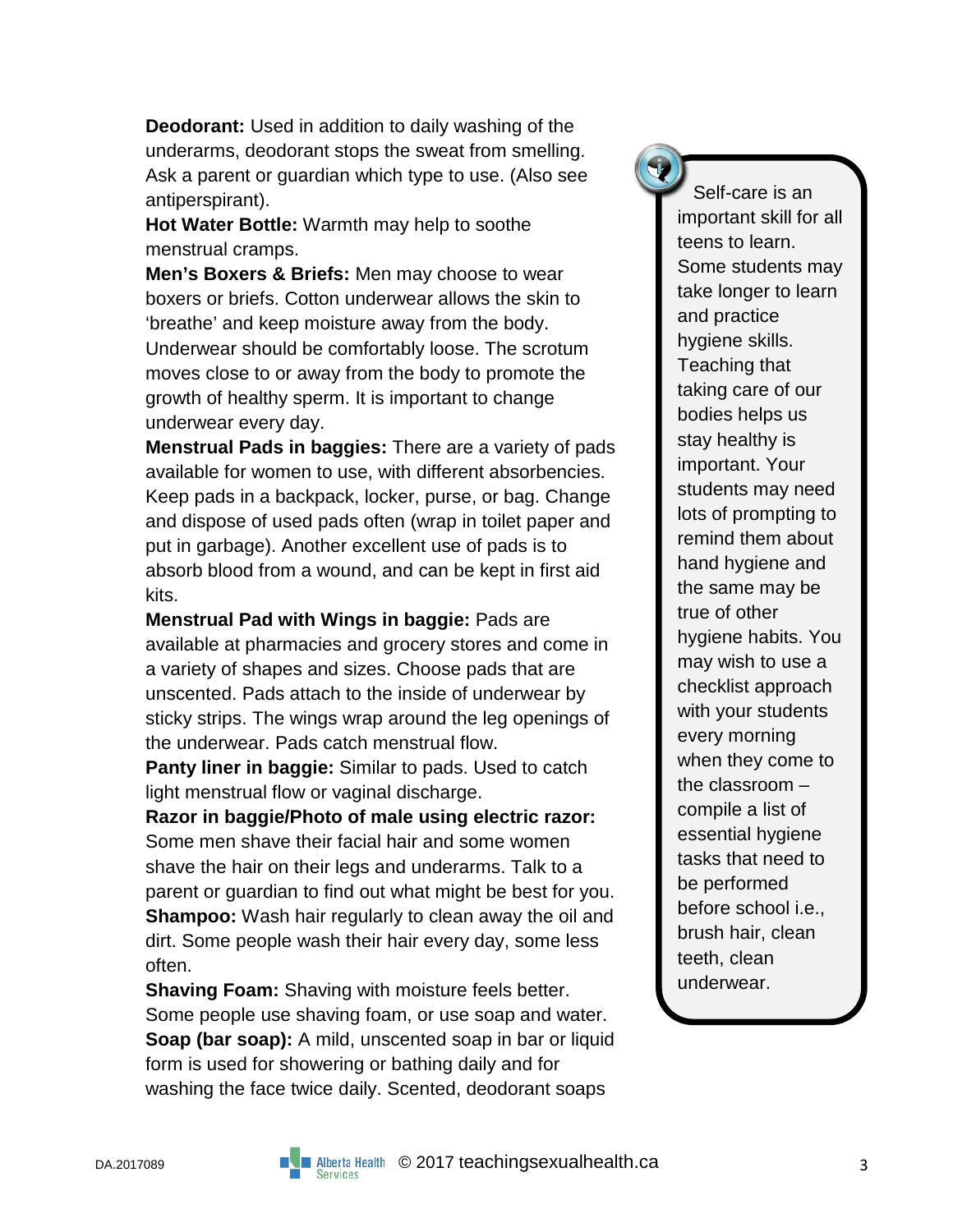#### **Socks:** Wash feet and change socks every day.

**Tampons in baggie:** There are 2 types of tampons in the Puberty Kit, with & without applicators. Best not to use tampons until you are a teenager. Tampons need to be changed often (at least every 4–6 hours). To dispose of used tampons & applicators, wrap them in toilet paper and throw them in the garbage. You may need parental support to help remind you to remove them. Avoid super-absorbent tampons. Using tampons incorrectly and leaving them in too long can make you sick.

**Toothbrush, Floss, & Toothpaste:** Brush teeth at least twice a day. For fresh breath also brush the tongue. Floss once a day.

**Washcloth:** A clean sponge or washcloth can be used twice daily to wash the face with warm water and mild soap. No other skin care products are necessary unless advised by a doctor or parents.

**Women's Cotton Underwear:** Cotton underwear is more comfortable than synthetic underwear as this natural fibre allows the skin to 'breathe'. Trapped moisture could cause infections.

#### **Procedure:**

Introduce the **Puberty Kit**. Tell the students that you are going to use it to teach them about things that they can use to help them with the challenging parts of puberty.

- 1. Have students (or pairs of students) choose an item from the kit. You may consider giving students items, which would allow you to be sensitive to student needs, or to cluster products (*i.e., washing items such as shampoo, soap and washcloth could go together*).
- 2. Have students brainstorm answers to these questions:
	- a. What is the item?
	- b. How would the item be used?
	- c. How does this item relate to puberty changes?
	- d. Is this item for a male, female or both?
	- e. Why is it important to use these products?
	- f. Is this item used daily, several times a week, weekly or monthly?
- 3. Have your students present each item to the class. Add comments to the discussion when needed. Students who are unsure about what the item is or how it would be used can simply state that they do not know.

 Growing up and changing can be exciting and scary at the same time. Encourage students to talk about problems and concerns they may have about growing up with a trusted adult. Ask students to give examples of people in their lives who they can talk through things that are bothering them. Some may say their parents but they may also include teachers and school staff.

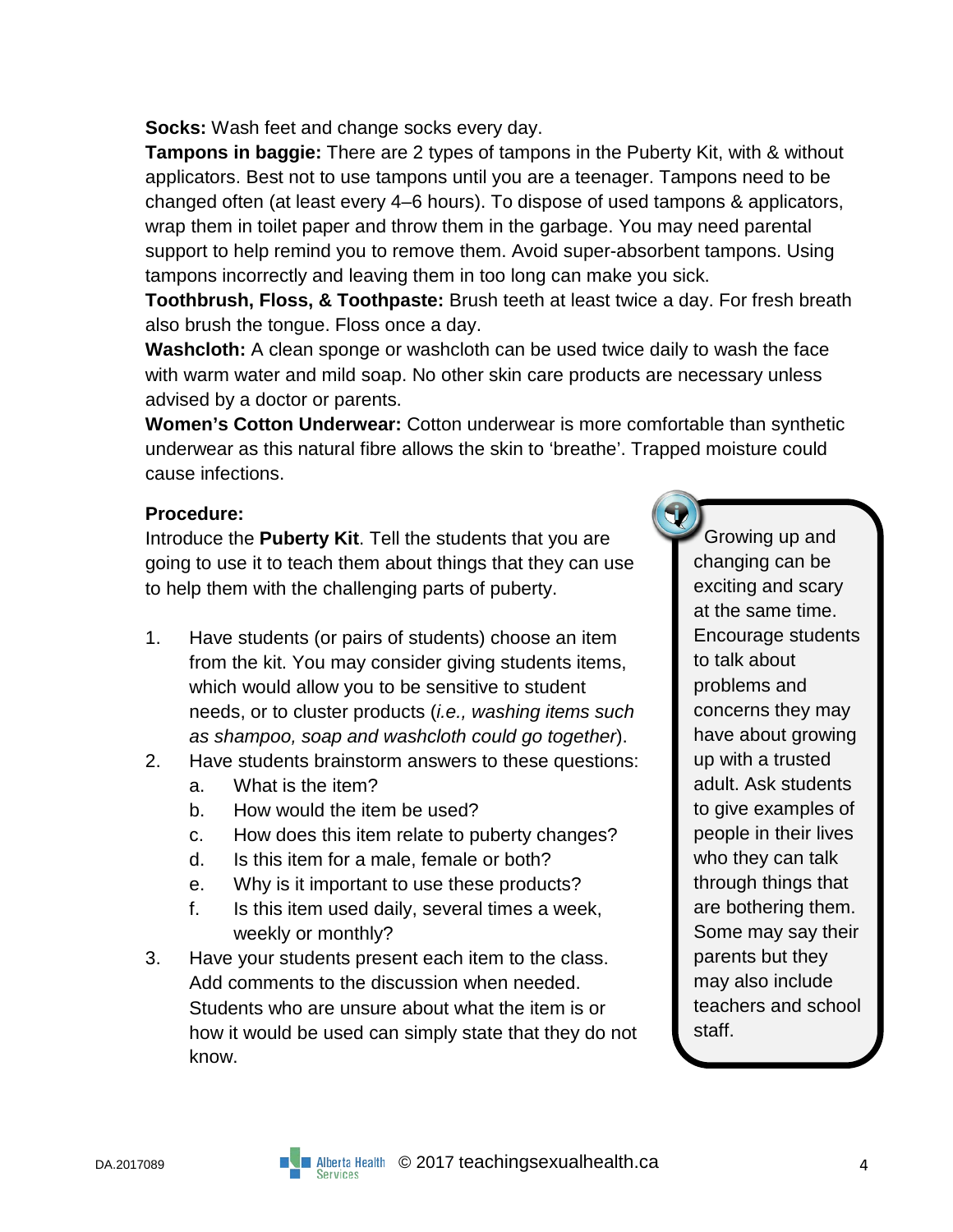- 4. Allow students to pass the items around so that they have a chance to examine them.
- 5. In some circumstances, it may be necessary to demonstrate how to use an item. For instance, demonstrate how to roll or spread on deodorant by doing so on the back of your hand or on a piece of paper.
- 6. Debrief this activity using the following questions:
	- a. What items from the kit are most helpful for shaving? Menstruation? Preventing acne? Smelling good? Looking good? Feeling good?
	- b. Where can you find or buy most of the items in the puberty kit?
	- c. Who can you talk to about getting items in this kit?

 Looking and smelling good are concepts that some of your students may not be able to associate with easily. In Canada there is an assumption that looking and smelling good is a positive social asset but it is important to remember that not everyone may have access to tools for hygiene e.g., some families may not have access to laundry facilities.

#### **C. MALES AND FEMALES-TAKING CARE OF YOUR BODY**

#### **Male Self Care: Circumcision**

Explain that when a baby boy is born, there is a flap of skin over the tip of the penis. Some parents decide to have a doctor remove this piece of skin and some decide to leave it on. If the flap of skin is removed, it means the penis is circumcised. It is normal either way. Young men who are not circumcised, should clean beneath the foreskin of the penis regularly. Do not force the foreskin back to clean. Gently push it back.

#### **Male Self Care: Erections**

- 1. Discuss the following questions with your students:
	- a. What are some of the good things about being a male?
		- Encourage students to provide appropriate comments.
	- b. What starts happening more often to a young man's penis at puberty?
		- Young men start having erections.

**GR** 

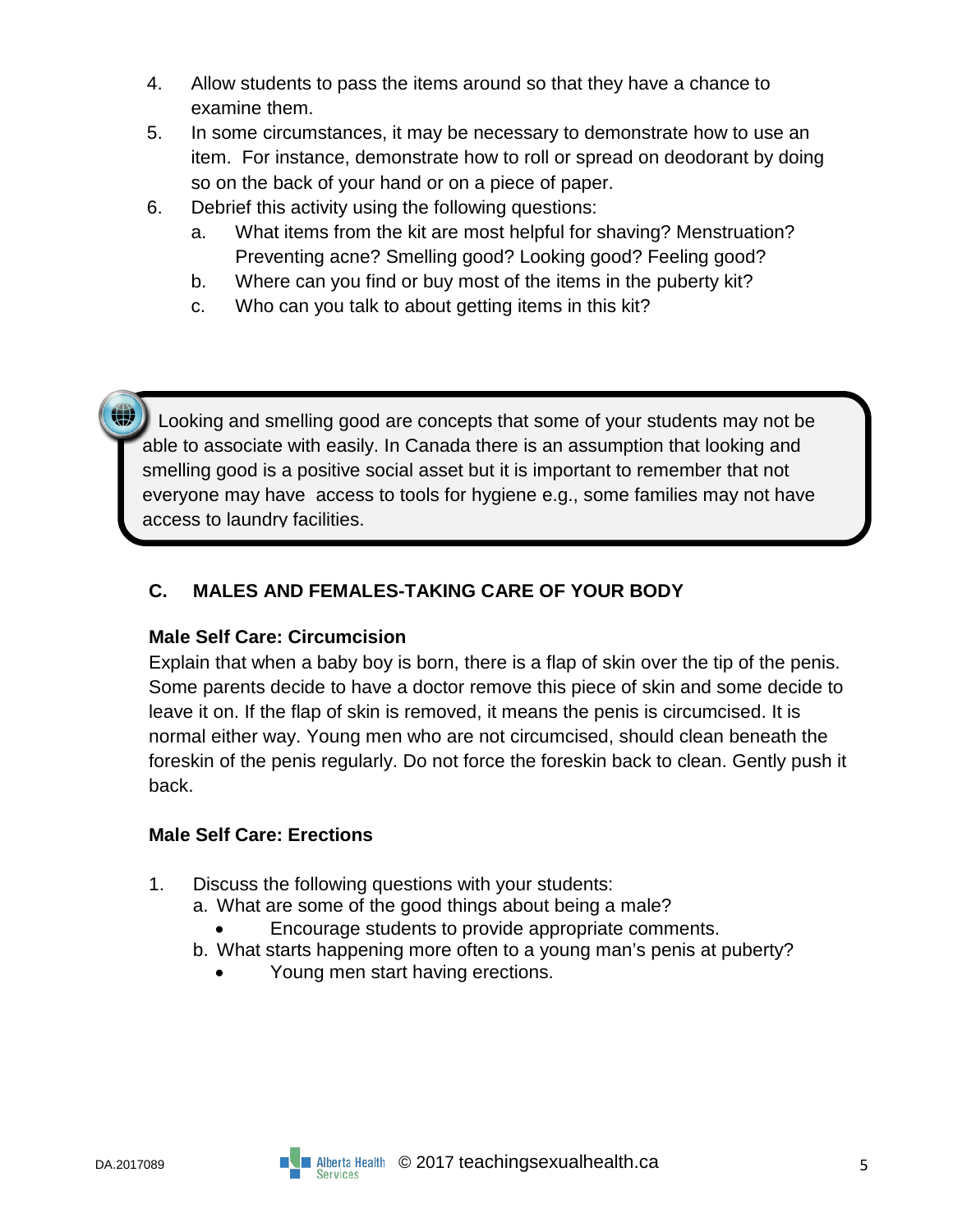- 2. Explain erections to your students. Explain that usually the penis is soft and hangs down, but a penis can also get big and hard. This is called an erection. There are slang words for erections that you may hear e.g., a "boner" (although the penis does not actually contain a bone).
- 3. Point out that erections are normal and a part of growing up. They happen for many reasons or for no reason at all. It can happen when you least expect or want it. It can be embarrassing when it happens.
- 4. Thoughts and feelings about sex can make an erection happen.
- 5. Stress that erections are private. It is important to know what to do when a young man has an erection. Ask your students if they have any ideas of what a young man should do if he has an erection in a public place. If your students are unable to come up with ideas, provide them with some suggestions:
	- a. If a young man has an erection when he is around other people, he should try to go to a washroom to readjust his penis in private.
	- b. If he cannot go to a washroom, he should sit down. Erections are not as noticeable when seated.
	- c. He can put a book or a coat over his lap.
	- d. He can sometimes control his erections by what he thinks about. Thinking of something boring can help erections go away faster.

#### **What would you do? – scenarios**

Read the following situations and have your students tell what they would do in each case. Their responses need to be appropriate.

- a. A young man is sitting at his desk at school and suddenly has an erection. (Stay seated. No one will probably notice since he is sitting down.)
- b. A young man has an erection when he is at a school dance. He is standing alone along the side of the wall. (Sit down for a moment.)
- c. A young man has an erection when he is about to get in the lunch line in the cafeteria. (Go to the washroom or hold his coat in front of himself for a minute.)
- d. A young man is home **alone** watching TV when he has an erection. (He is not in public, so he does not need to do anything.)
- e. A young man has an erection when he is standing by the side of the pool. (Go to the change room or washroom.)

#### **Male Self Care: Ejaculation and Wet Dreams**

1. Explain that young men may start to have something new happen as they go through puberty. When they have an erection young men may produce ejaculate, a sticky white fluid that comes out of the penis. Ejaculate or semen also has some slang words e.g., "cum"

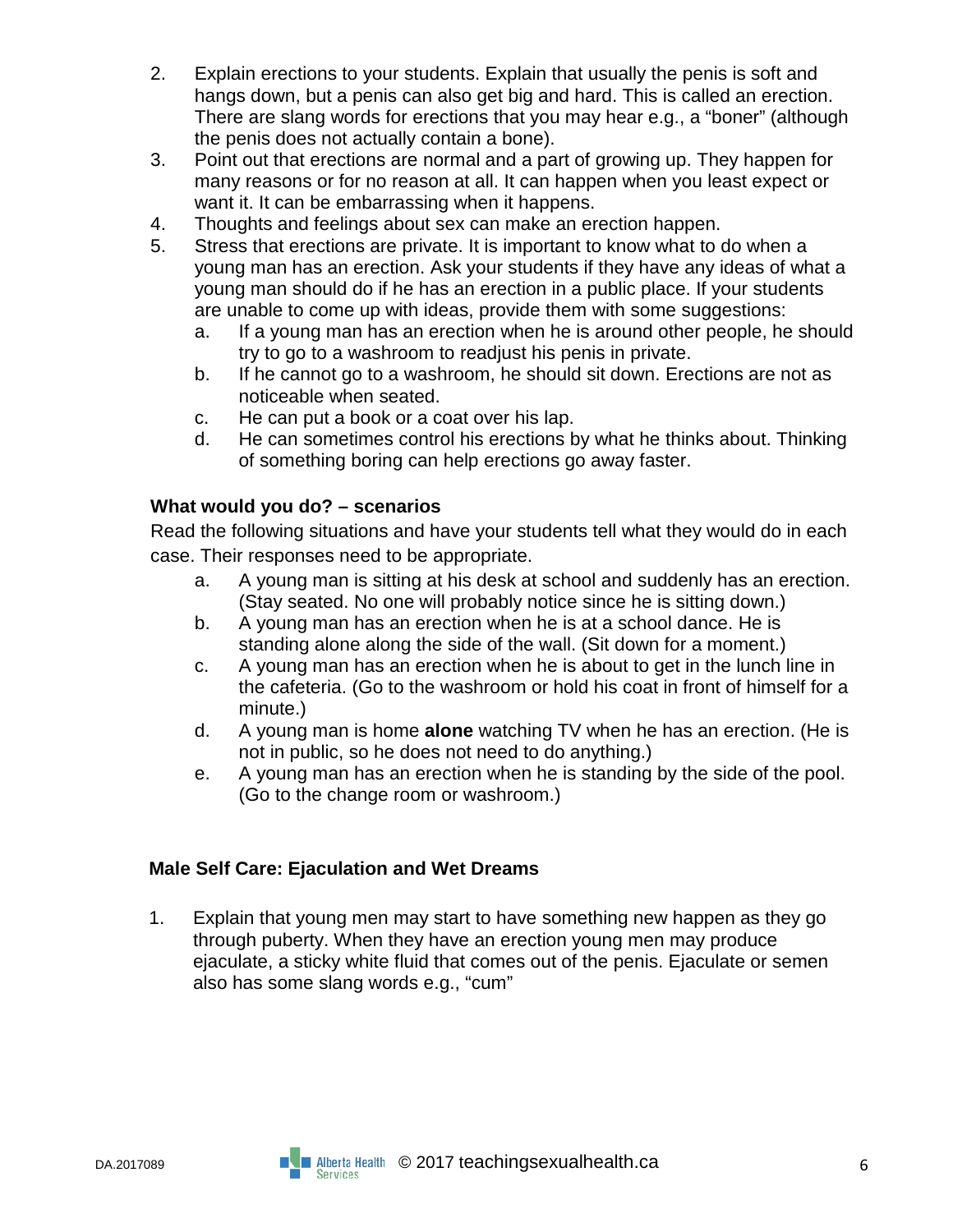- 2. During puberty young men may have "wet dreams". Explain that sometimes when a young man is asleep, he has an erection. Then a small amount of white sticky stuff, called semen, may come out of the penis. If a young man wakes up and he has white sticky stuff on his pyjamas or underwear, he knows he has had a wet dream. Stress that wet dreams are normal.
- 3. Further explain that if a young man has a wet dream, he should wipe himself off with a tissue or damp wash cloth. Then he should change his pyjamas or underwear and put the sticky ones into the dirty clothes hamper.
- 4. Wet dreams and having an ejaculation are private.

#### **Female Self Care: Underarm, Leg and Pubic Hair Removal**

- 1. Growing underarm, leg and pubic hair is a normal part of puberty and for girls can start from any time around age 8.
- 2. Some girls and women choose to remove their leg and underarm hair and some let the hair grow naturally; it is an individual decision.
- 3. Hair removal can be done using a razor, creams, waxing or a hair removal device.
- 4. Discuss safety with your students explaining that razors can leave cuts, creams can cause rashes and ingrown hairs can become infected. DO NOT use hair removal creams to remove pubic hair as this can increase the risk of infection.

 Removal of leg, underarm and pubic hair is a very common practise in North America but girls and women in other countries choose not to remove hair. Media images often show young women hair free and this can lead to unhealthy stereotypes that body hair is bad and unnatural. It is important to emphasize that hair removal is an individual choice and is not necessary as it carries no health benefits.

Щ.

#### **Female Self Care: Care of the Vulva and Vagina**

- 1. Start by showing the **Outside Female Body Parts** illustration.
- 2. Explain that generally showering and bathing is enough to keep the area around the vulva and vagina clean and healthy. Using a mild soap and water is best.
- 3. Girls and women do sweat but normally there is no odour from the vagina/vulva. A bad smell can be a sign of an infection that should be checked out by a doctor.
- 4. Sprays, washes (vaginal douches) and wipes should not be used as they often have perfumes and chemicals that can cause irritation.
- 5. Wearing and changing cotton underwear regularly will help the skin breathe.
- 6. During menstruation it is important that females change their pads and/or tampons regularly and take extra care to bathe daily to avoid unpleasant odours.

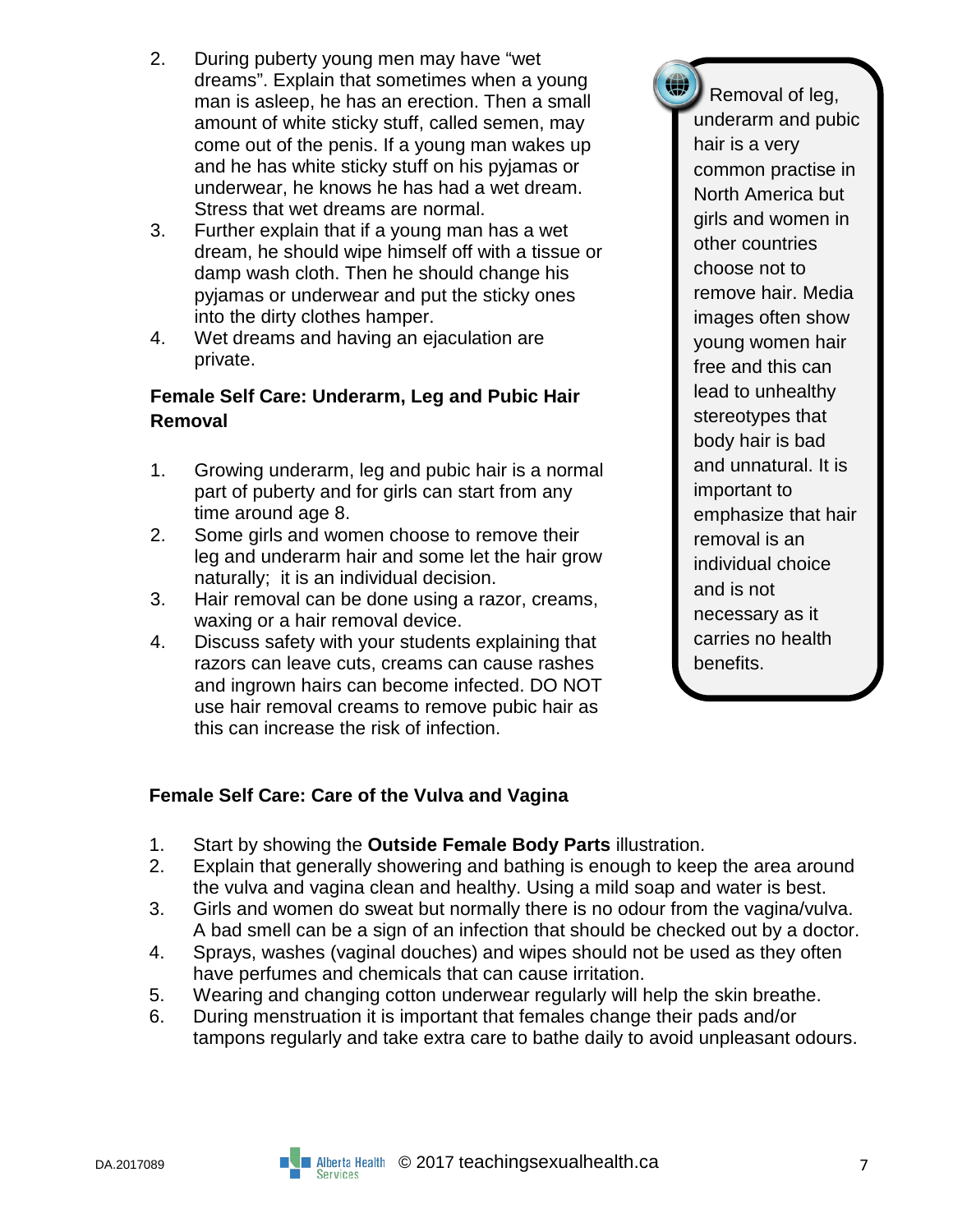#### **Female Self Care: Menstruation**

The following is a brief discussion about menstruation. For a more comprehensive lesson to use with female students please see lesson 5.

- 1. Begin by asking what students know about 'periods'.
- 2. Having your period is private. It is not something that should be talked about in public as this can embarrass others. Girls often feel most comfortable talking with a woman they trust (parent/guardian, aunt, sister) or their health care provider if they have questions.
- 3. Explain that about once a month for a few days, girls who have reached puberty have a period. Another name for having a period is menstruation. There are also slang words e.g., having your monthly.
- 4. Menstruation can begin as early as 8 or as late as 16. Every girl has her own internal clock.
- 5. The lining of the uterus builds up every month to prepare the body to nourish a baby if a woman is pregnant. If a baby is not conceived, 4–6 tablespoons of blood is shed through the vagina as it is not needed. This is a normal part of life for a woman, and it needs some body care that we will discuss today.
- 6. Then ask your students the following questions:
	- a. How many people have seen ads/commercials on TV about pads or tampons?
	- b. How many people have talked to their parents/guardians about this?
	- c. How many people have seen commercials about pads with wings? What are the wings for?
- 7. Using the **Puberty Kit** (see discussion about the Puberty Kit in section B of this lesson plan), show the students some menstruation pads and tampons. Discuss these items as described. Let your students know that various sizes are available and it is best to use the unscented ones. Young women should talk to a parent / guardian about what's best to use. Also, tampons are often not used by young women when their period first starts.

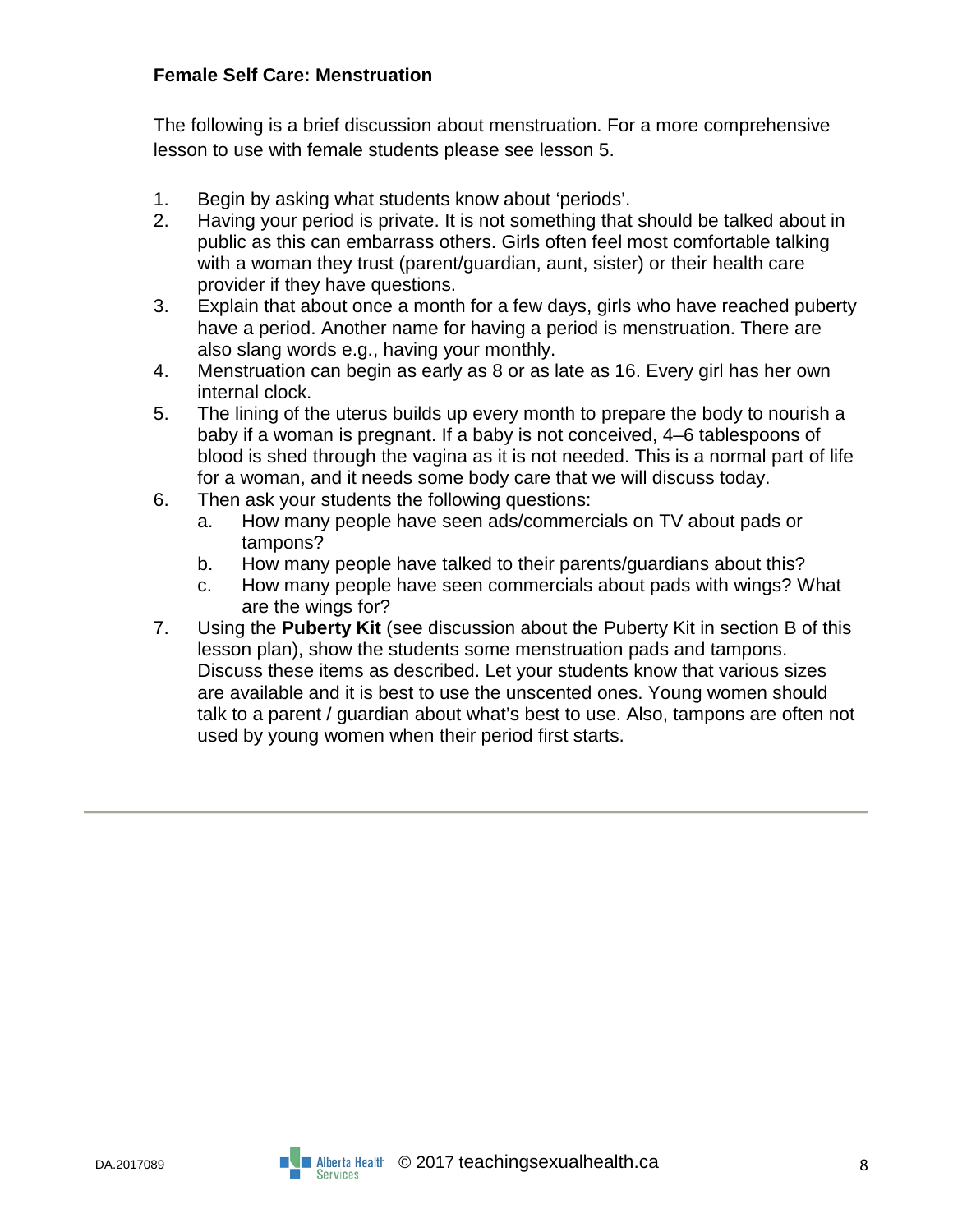

## **QUESTION BOX**

Have students fill out questions and address them next class.

 The process of asking questions is an important learning activity that helps students clarify and validate information being presented. Question Box is a method of individualized instruction which has been proven to enhance learning. Click [here](https://teachingsexualhealth.ca/teachers/sexual-health-education/responding-to-student-questions/) for more information on how to use the question box.



l

## **SELF REFLECTION**

During the lesson, were:

- Ground rules being followed?
- Good practices established regarding group work and discussion?

What will you change for future classes with this group?

What will you change for future use of this lesson?



## **STUDENT ASSESSMENT**

During the lesson, did students:

#### **Knowledge:**

- Identify various changes that occur during puberty?
- Describe ways to cope with change?
- Identify support systems that can help during puberty?

#### **Skills:**

• Demonstrate appropriate listening and speaking skills during class discussion?

#### **Attitudes:**

- Acknowledge that changes will occur during puberty?
- Accept that change is part of puberty?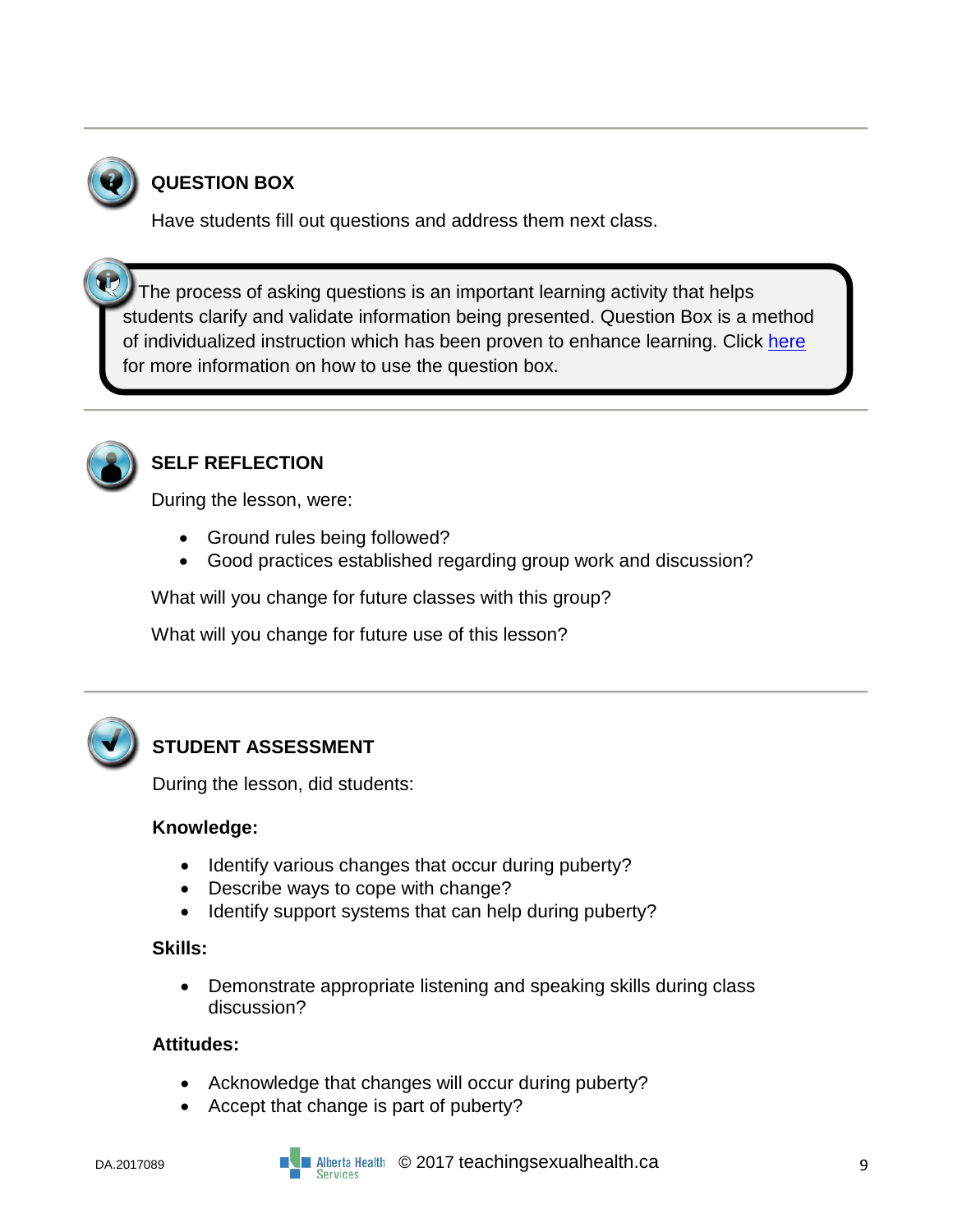<sup>1</sup> Alberta Education. (2002). *Health and life skills guide to implementation: Kindergarten to grade 9*. Retrieved from<http://www.education.alberta.ca/media/352993/pos.pdf>

<sup>2</sup> Harris, R.H., & Emberley, M. (2009). *It's perfectly normal: Changing bodies, growing up, and sexual health (15th Anniversary Edition).* Somerville MA: Candlewick Press.